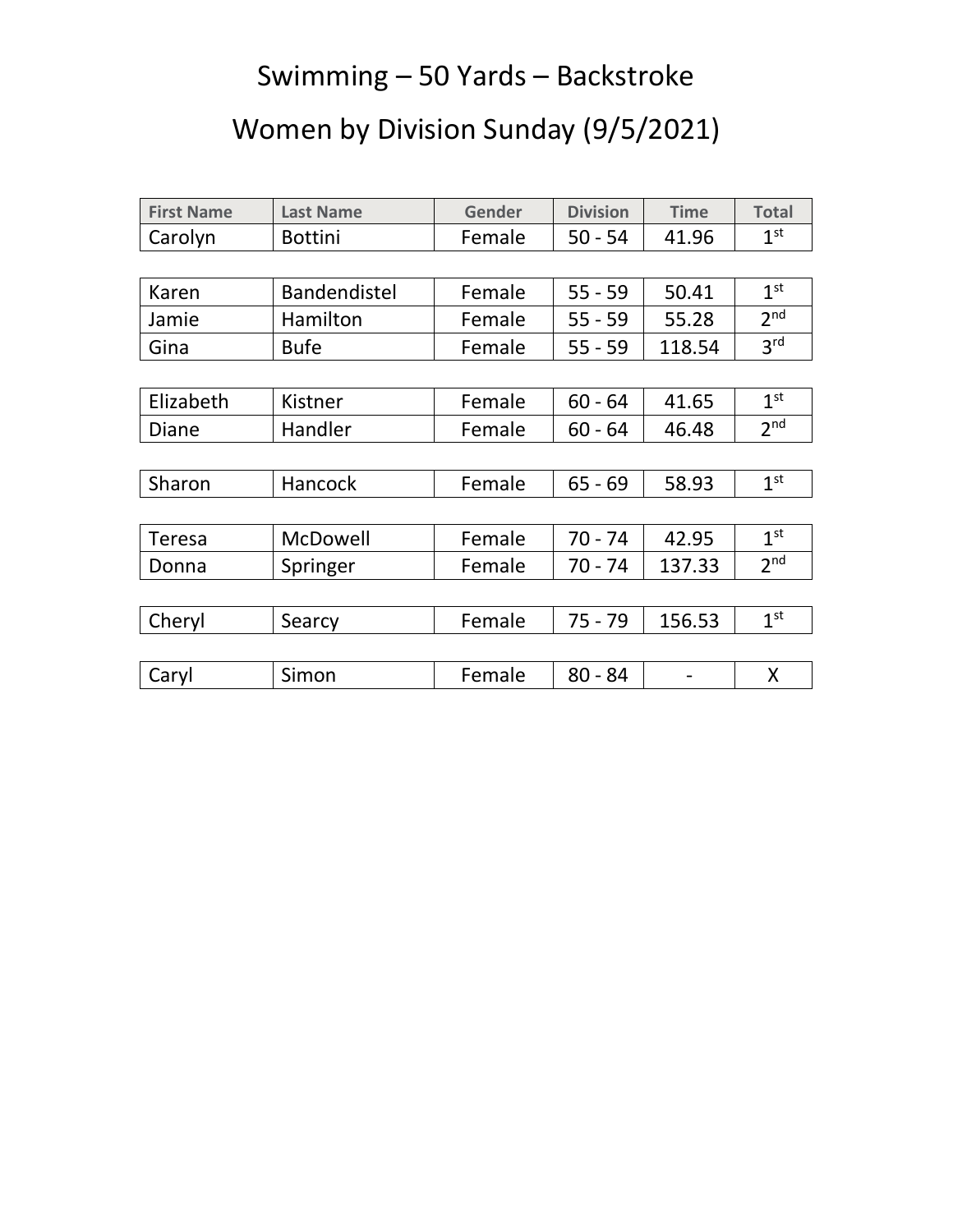## Swimming – 50 Yards – Backstroke

# Men by Division Sunday (9/5/2021)

| <b>First Name</b> | <b>Last Name</b>             | <b>Gender</b>     | <b>Division</b> | <b>Time</b> | <b>Total</b>    |
|-------------------|------------------------------|-------------------|-----------------|-------------|-----------------|
| Arthur            | Hogg                         | Male              | $60 - 64$       | 46.48       | 1 <sup>st</sup> |
| Chris             | <b>Sheets</b>                | Male              | $60 - 64$       |             | X               |
|                   |                              |                   |                 |             |                 |
| Steven            | Hancock                      | Male<br>$65 - 69$ |                 | 36.63       | 1 <sup>st</sup> |
| Steven            | Ott                          | Male<br>$65 - 69$ |                 | 38.32       | 2 <sub>nd</sub> |
|                   |                              |                   |                 |             |                 |
| Ted               | <i><u><b>Iverson</b></u></i> | Male              | $70 - 74$       |             | 1 <sup>st</sup> |
| Eric              | Gyaki                        | Male<br>$70 - 74$ |                 | 55.28       | 2 <sup>nd</sup> |
| John              | Henry                        | Male              | $70 - 74$       |             | 3 <sup>rd</sup> |
|                   |                              |                   |                 |             |                 |
| Laurence          | Walker                       | Male              | $75 - 79$       | 40.62       | 1 <sup>st</sup> |
| Charles           | Shedd                        | Male              | $75 - 79$       | 45.80       | 2 <sub>nd</sub> |
|                   |                              |                   |                 |             |                 |
| Al                | Coxon                        | Male              | $85 - 89$       | 54.80       | 1 <sup>st</sup> |
|                   |                              |                   |                 |             |                 |
| <b>Thomas</b>     | Maine                        | Male              | $95 - 99$       | 124.40      | 1 <sup>st</sup> |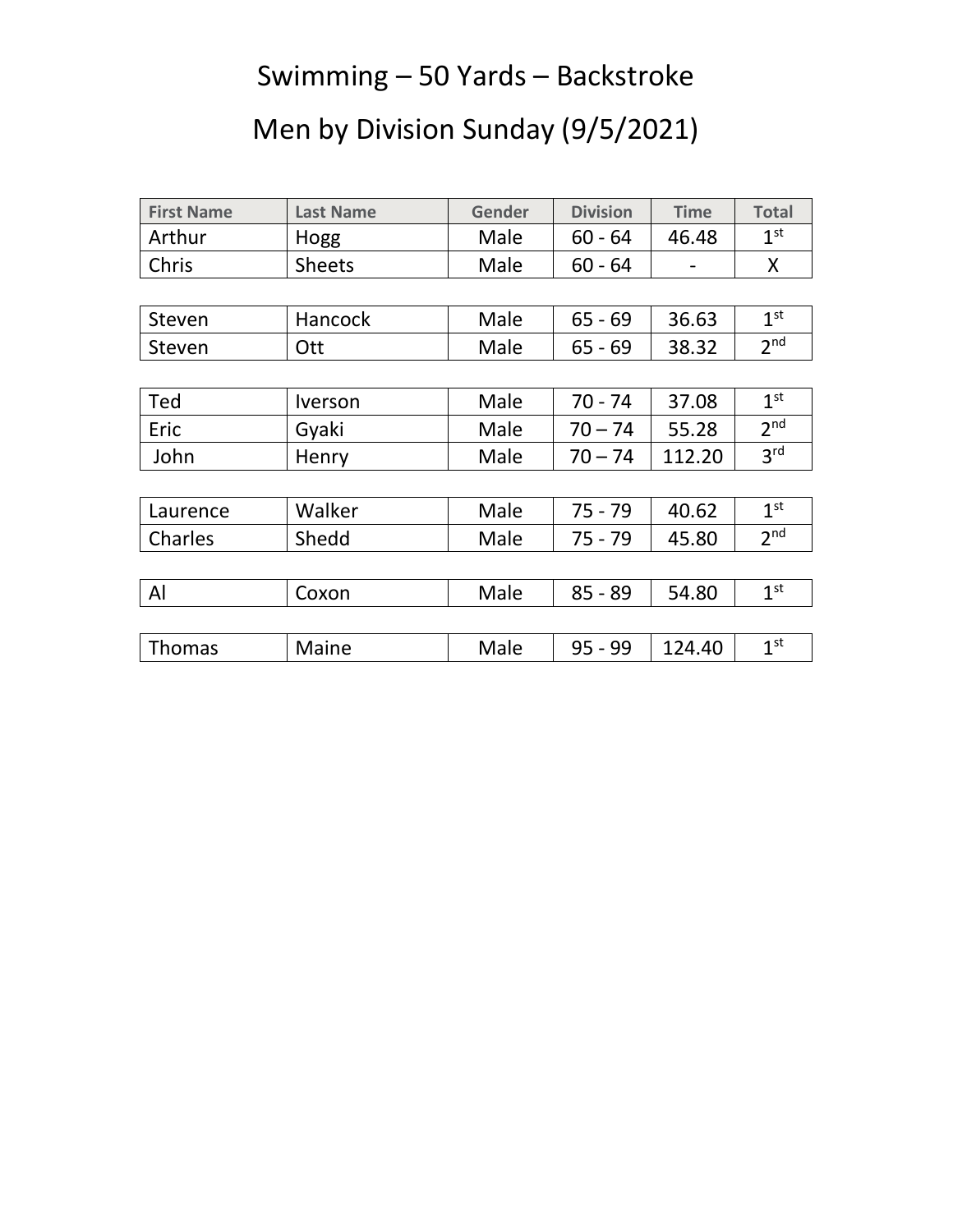## Swimming – 50 Yards – Breaststroke

# By Gender - by Division Sunday (9/5/2021)

| <b>First Name</b> | <b>Last Name</b>    | Gender | <b>Division</b> | <b>Time</b> | <b>Total</b>    |
|-------------------|---------------------|--------|-----------------|-------------|-----------------|
| Carolyn           | <b>Bottini</b>      | Female | $50 - 54$       | 49.53       | 1 <sup>st</sup> |
|                   |                     |        |                 |             |                 |
| Gina              | <b>Bufe</b>         | Female | $55 - 59$       | 111.63      | 1 <sup>st</sup> |
| Karen             | <b>Bandendistel</b> | Female | $55 - 59$       |             | $\mathsf{X}$    |
|                   |                     |        |                 |             |                 |
| Lauren            | Kaiser              | Female | $60 - 64$       | 54.82       | 1 <sup>st</sup> |
|                   |                     |        |                 |             |                 |
| Sharon            | Hancock             | Female | $65 - 69$       | 104.14      | 1 <sup>st</sup> |
| Grace             | <b>Fuentes</b>      | Female | $65 - 69$       | 106.79      | 2 <sup>nd</sup> |
|                   |                     |        |                 |             |                 |
| Jane              | Kaiser              | Female | $70 - 74$       | 56.87       | 1 <sup>st</sup> |
|                   |                     |        |                 |             |                 |
|                   |                     |        |                 |             |                 |
|                   |                     |        |                 |             |                 |
| Curt              | Gilker              | Male   | $55 - 59$       | 38.96       | 1 <sup>st</sup> |
|                   |                     |        |                 |             |                 |
| Arthur            | Hogg                | Male   | $60 - 64$       | 51.58       | 1 <sup>st</sup> |
|                   |                     |        |                 |             |                 |
| Keith             | Loving              | Male   | $65 - 69$       | 39.81       | 1 <sup>st</sup> |
| Steven            | Ott                 | Male   | $65 - 69$       | 44.11       | 2 <sup>nd</sup> |
| Lawrence          | Doerr               | Male   | $65 - 69$       | 46.19       | 3 <sup>rd</sup> |
|                   | McAvoy              | Male   | $65 - 69$       | 56.60       | $4^{\text{th}}$ |
|                   |                     |        |                 |             |                 |
| John              | Henry               | Male   | $70 - 74$       | 116.74      | 1 <sup>st</sup> |
|                   |                     |        |                 |             |                 |
| Charles           | Shedd               | Male   | $75 - 79$       | 44.69       | 1 <sup>st</sup> |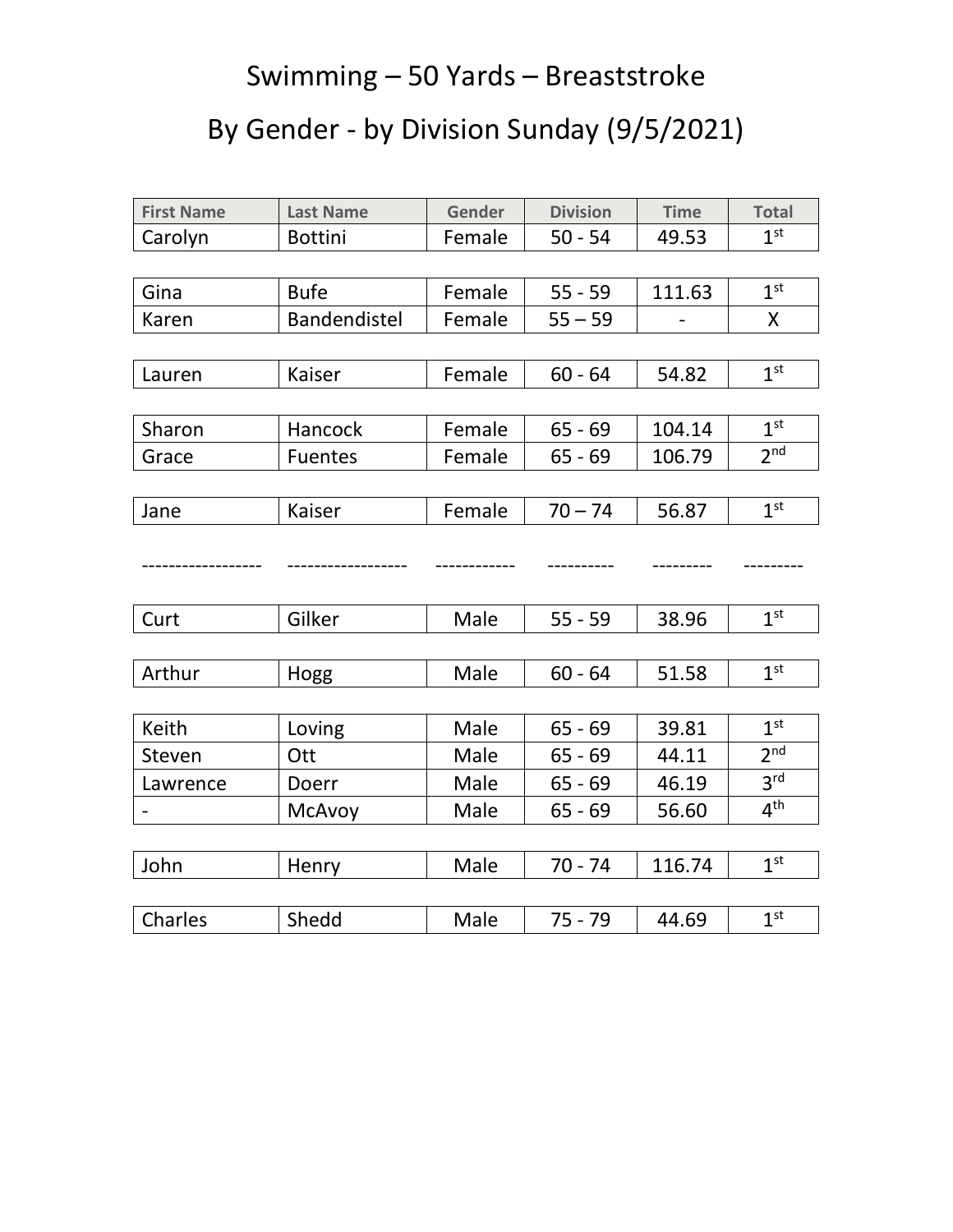## Swimming – 50 Yards – Butterfly - WOMEN

| <b>First Name Last Name Gender Division Time</b> |                                                          |  | <b>Total</b> |
|--------------------------------------------------|----------------------------------------------------------|--|--------------|
| Alexandra   Carr                                 | $\vert$ Female $\vert$ 60 - 64 $\vert$ 44.51 $\vert$ 1st |  |              |

| Sharon | Hancock | Female   65 - 69 |  |  |  |
|--------|---------|------------------|--|--|--|
|--------|---------|------------------|--|--|--|

| Teresa | McDowell   Female   70 - 74   44.61   1st |                      |  |  |
|--------|-------------------------------------------|----------------------|--|--|
| Donna  | <sup>'</sup> Springer                     | Female   70 - 74   - |  |  |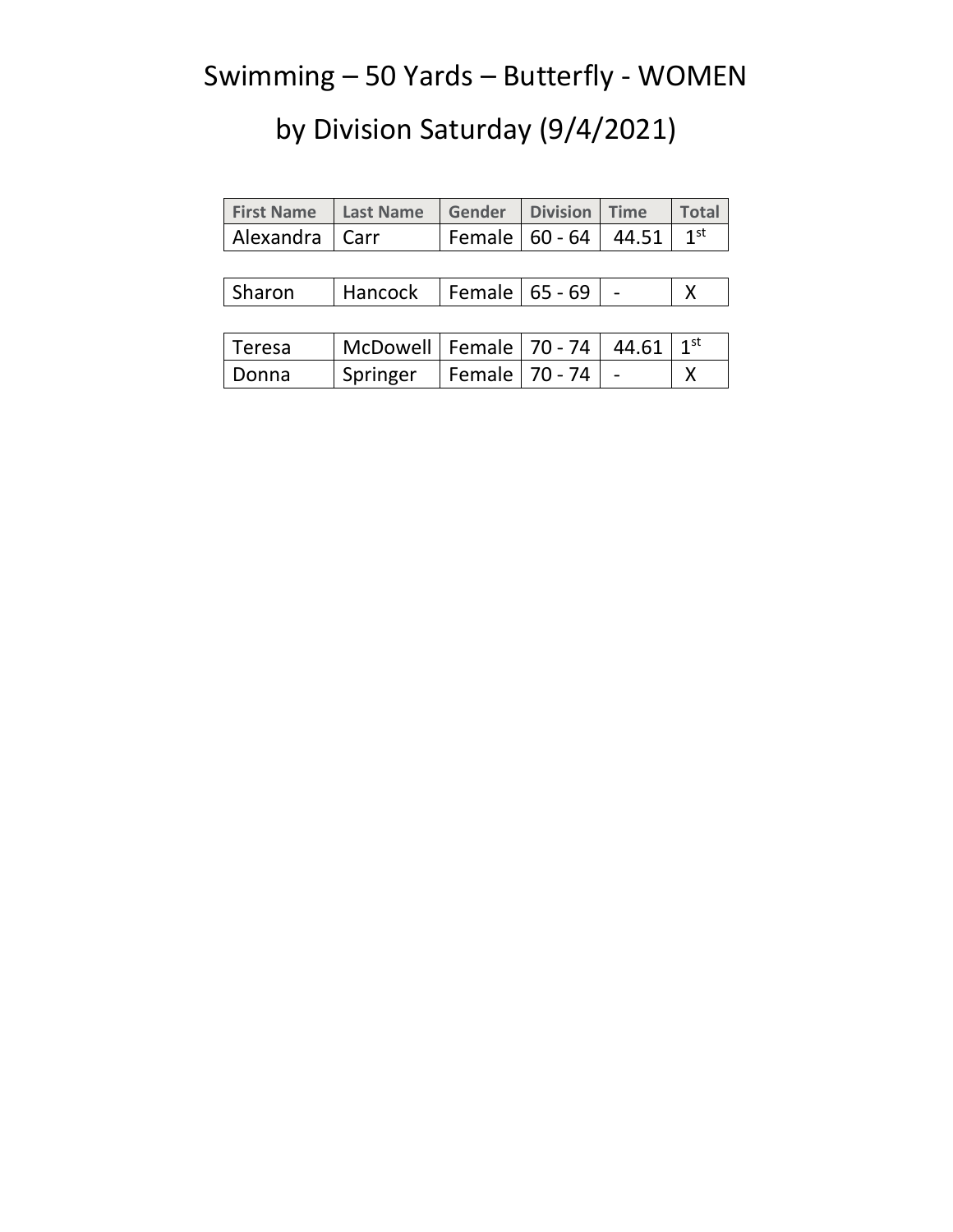## Swimming – 50 Yards – Butterfly - MEN

| <b>First Name</b> | <b>Last Name</b> | <b>Gender</b> | <b>Division</b> | <b>Time</b> | <b>Total</b>    |
|-------------------|------------------|---------------|-----------------|-------------|-----------------|
| Doug              | Whitlock         | Male          | $50 - 54$       | 38.73       | 1 <sup>st</sup> |
| <b>Mike</b>       | Terhaar          | Male          | $50 - 54$       |             | X               |
|                   |                  |               |                 |             |                 |
| Jeffrey           | Johnson          | Male          | $65 - 69$       | 31.11       | 1 <sup>st</sup> |
| Lawrence          | Doerr            | Male          | $65 - 69$       | 35.33       | 2 <sub>nd</sub> |
| Steven            | Ott              | Male          | $65 - 69$       | 43.09       | 3 <sup>rd</sup> |
| Keith             | Loving           | Male          | $65 - 69$       | 44.84       | 4 <sup>th</sup> |
| Robert            | <b>McAvoy</b>    | Male          | $65 - 69$       | 53.50       | 5 <sup>th</sup> |
| Steven            | <b>Hancock</b>   | Male          | $65 - 69$       |             | X               |
|                   |                  |               |                 |             |                 |

| Charles | Shedd           | Male | 75 - 79 | 41.32 | 1st               |
|---------|-----------------|------|---------|-------|-------------------|
| Robert  | <b>Barklage</b> | Male | 75 - 79 | 59.53 | $\mathbf{\infty}$ |
| Daniel  | Limbaugh        | Male | 75 - 79 | 59.96 | 2rd               |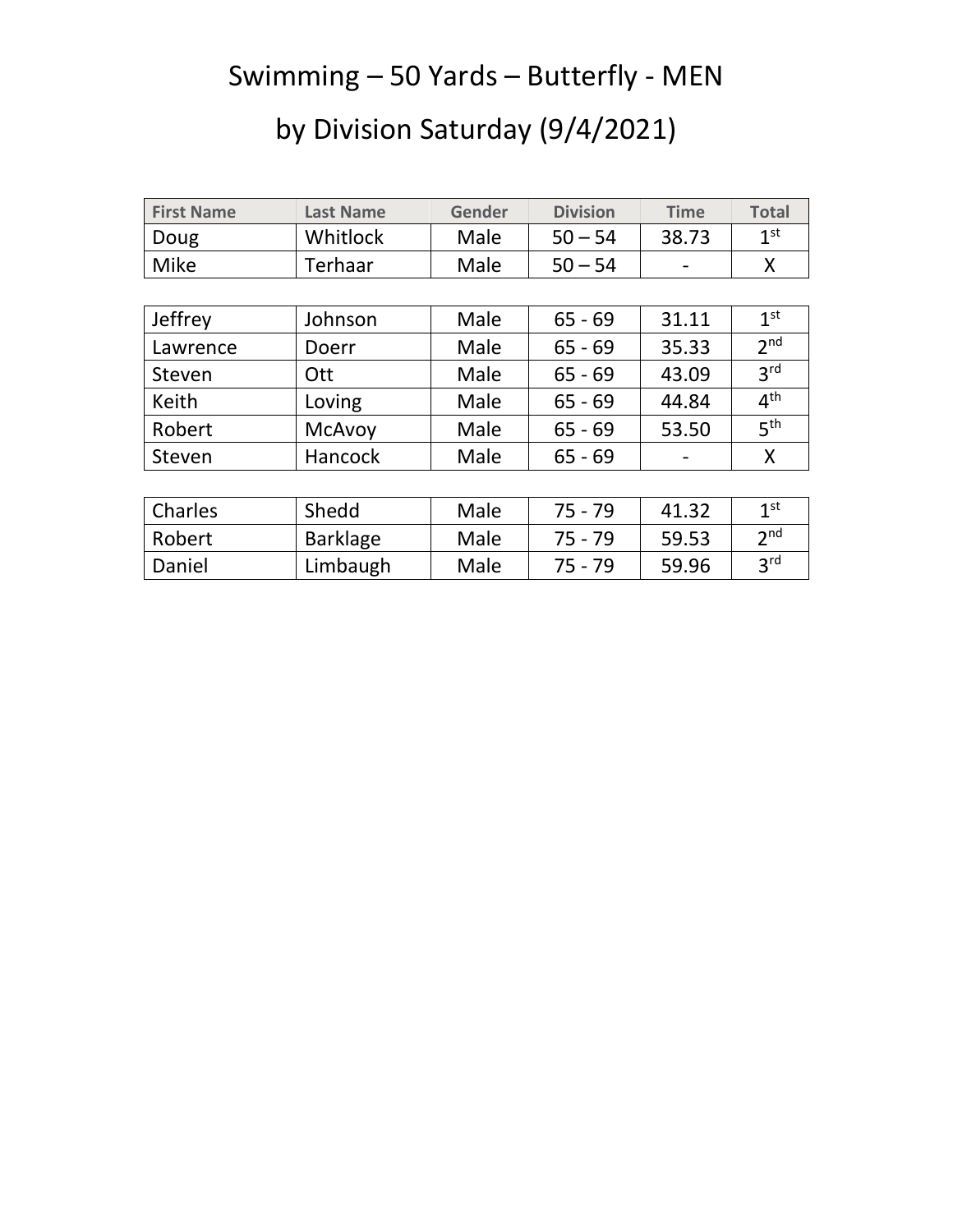## Swimming – 50 Yards – Freestyle - WOMEN

| <b>First Name</b> | <b>Last Name</b> | Gender | <b>Division</b> | <b>Time</b> | <b>Total</b>    |
|-------------------|------------------|--------|-----------------|-------------|-----------------|
| Carolyn           | <b>Bottini</b>   | Female | $50 - 54$       | 37.88       | 1 <sup>st</sup> |
|                   |                  |        |                 |             |                 |
| Gina              | <b>Bufe</b>      | Female | $55 - 59$       | 109.51      | 2 <sub>nd</sub> |
| Jamie             | Hamilton         | Female | $55 - 59$       | 44.02       | 1 <sup>st</sup> |
|                   |                  |        |                 |             |                 |
| Elizabeth         | Kistner          | Female | $60 - 64$       | 35.04       | 1 <sup>st</sup> |
|                   |                  |        |                 |             |                 |
| Kathy             | Hodgson          | Female | $65 - 69$       | 54.39       | 1 <sup>st</sup> |
| Grace             | <b>Fuentes</b>   | Female | $65 - 69$       |             | X               |
|                   |                  |        |                 |             |                 |
| Teresa            | McDowell         | Female | $70 - 74$       | 37.88       | 1 <sup>st</sup> |
|                   |                  |        |                 |             |                 |
| Janet             | Wilson           | Female | $75 - 79$       | 105.5       | 1 <sup>st</sup> |
| Cheryl            | Searcy           | Female | $75 - 79$       | 200.84      | 2 <sup>nd</sup> |
|                   |                  |        |                 |             |                 |